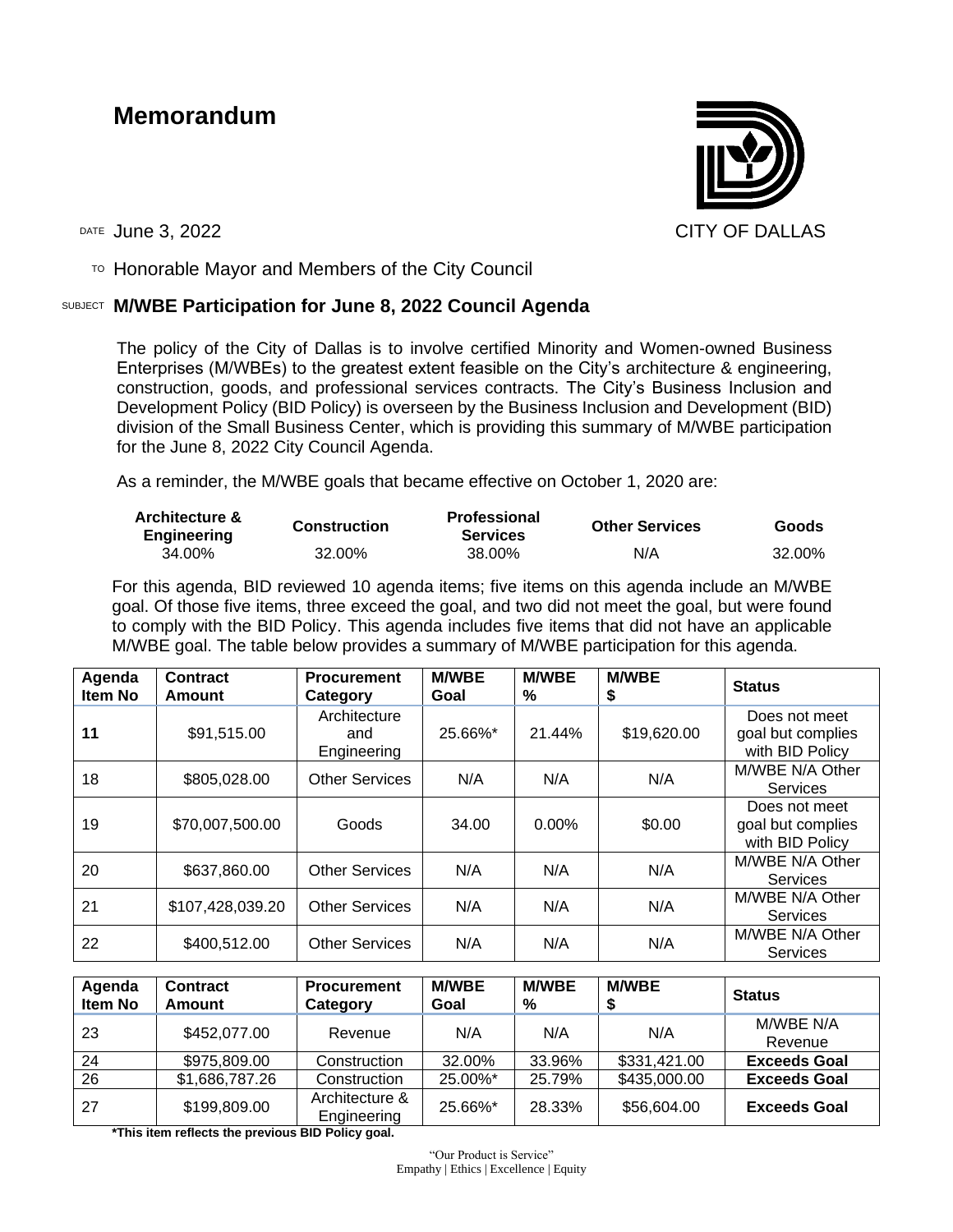### DATE June 3, 2022 SUBJECT **M/WBE Participation for June 8, 2022 Council Agenda**

#### **The following items do not meet the M/WBE goal, but comply with the BID Policy:**

**Agenda Item No. 11** Authorize Supplemental Agreement No. 1 in the amount of \$91,515.00. to the engineering service contract with Pacheco Koch Consulting Engineers, LLC, f/k/a Pacheco Koch Consulting Engineers, Inc., to provide additional engineering design. This contract results in 21.44% participation on a 25.66% goal. The overall M/WBE participation on this item is 39.05% on the whole project.

**Agenda Item No. 19** Authorize (1) a five-year master agreement for the purchase of original equipment manufacturer parts for citywide use in the amount of \$64,644,100.00 and a 5-year cooperative purchase agreement for OEM parts in the amount of \$5,363,400.00. This contract results in zero participation because of no present subcontracting opportunities and a cooperative component that is non-applicable to the BID policy.

#### **Local Businesses**

The table below provides the count of businesses by location for prime contractors and M/WBE subcontractors. There are a total of 91 prime contractors considered in this agenda. Two agenda items have more than one prime contractor. The local status for each prime contractor and the percentage of local workforce is also included in the agenda information sheet.

| Vendor           | Local |        |    | Non-Local | <b>Total</b> |
|------------------|-------|--------|----|-----------|--------------|
| <b>Prime</b>     | 56    | 61.54% | 35 | 38.46%    | Q1           |
| <b>M/WBE Sub</b> | 16    | 80.00% |    | 20.00%    | 20           |

Please feel free to contact me if you have any questions or should you require additional information.

imbulg & Tata

### Kimberly Bizor Tolbert Deputy City Manager

c: T.C. Broadnax, City Manager Chris Caso, City Attorney Mark Swann, City Auditor Bilierae Johnson, City Secretary Preston Robinson, Administrative Judge Jon Fortune, Deputy City Manager

Majed A. Al-Ghafry, Assistant City Manager M. Elizabeth (Liz) Cedillo-Pereira, Assistant City Manager Robert Perez, Assistant City Manager Carl Simpson, Assistant City Manager M. Elizabeth Reich, Chief Financial Officer Genesis D. Gavino, Chief of Staff to the City Manager Directors and Assistant Directors

"Our Product is Service" Empathy | Ethics | Excellence | Equity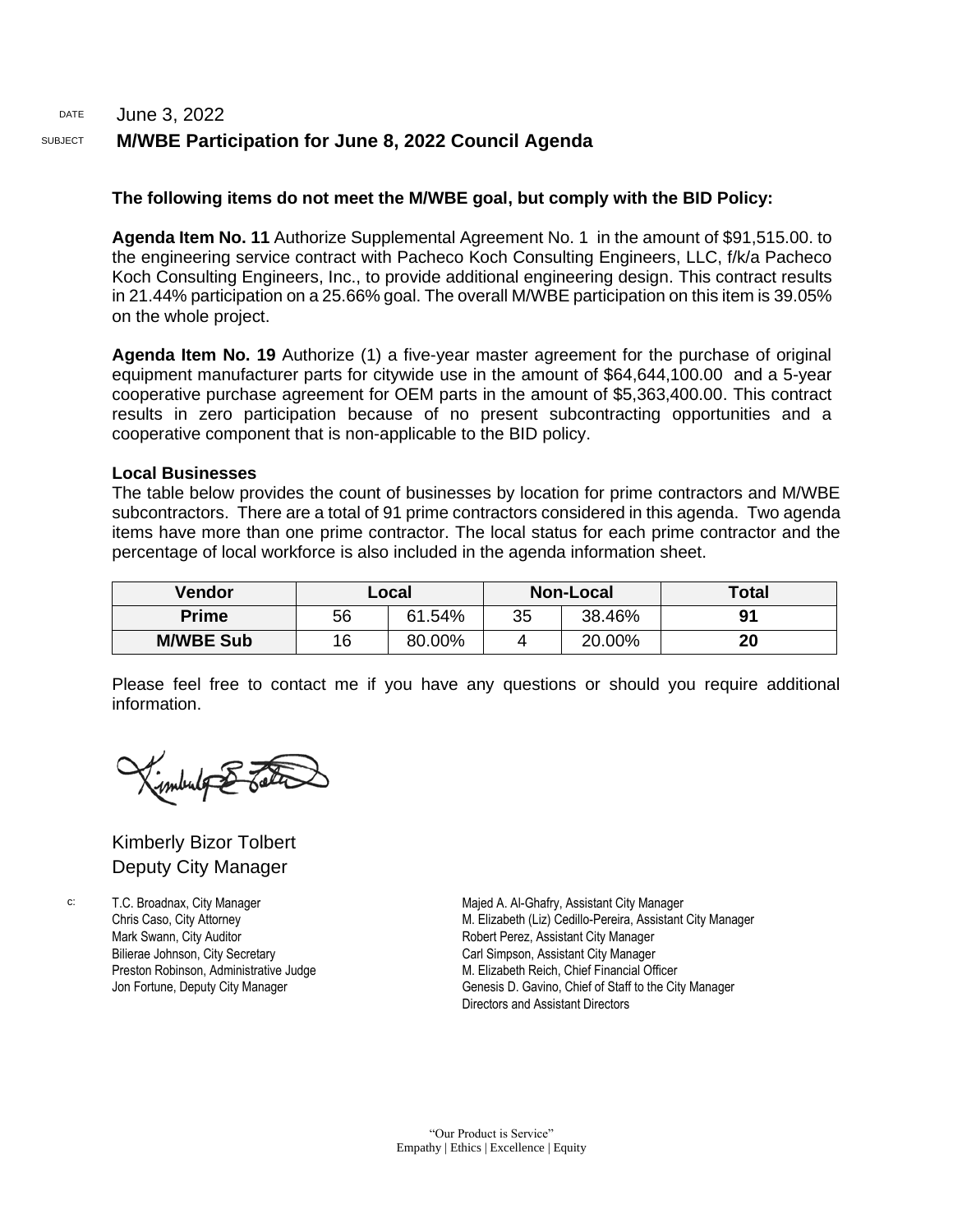

# **M/WBE Agenda Item Matrix June 8, 2022 City Council Agenda**

| Agenda Item<br>#                                                | <b>Contract Amount</b>                                                                                                                                                                                                                                                                                                                                                                                                                                                                                                                               | <b>Procurement</b><br>Category                                                     | <b>M/WBE</b><br>Goal | M/WBE %                                                           | M/WBE\$                                                                                                       |  |  |  |
|-----------------------------------------------------------------|------------------------------------------------------------------------------------------------------------------------------------------------------------------------------------------------------------------------------------------------------------------------------------------------------------------------------------------------------------------------------------------------------------------------------------------------------------------------------------------------------------------------------------------------------|------------------------------------------------------------------------------------|----------------------|-------------------------------------------------------------------|---------------------------------------------------------------------------------------------------------------|--|--|--|
| 22-930<br>11                                                    | \$91,515.00                                                                                                                                                                                                                                                                                                                                                                                                                                                                                                                                          | Architecture &<br>Engineering                                                      | 25.66%*              | This Item<br>21.44%<br>BM, WF<br>Overall Item<br>39.05%<br>HM, BM | \$19,620.00                                                                                                   |  |  |  |
| Subject:                                                        | Authorize Supplemental Agreement No. 1 to the engineering service contract with Pacheco Koch<br>Consulting Engineers, LLC, f/k/a Pacheco Koch Consulting Engineers, Inc., to provide additional<br>engineering design services for Streetscape/Urban Design Group 17-7006 (list attached to the Agenda<br>Information Sheet) - Not to exceed \$91,515.00, from \$175,735.00 to \$267,250.00 - Financing: Street and<br>Transportation (A) Fund (2017 General Obligation Bond Fund) (\$3,280.00), Equity Revitalization Capital<br>Fund (\$88,235.00) |                                                                                    |                      |                                                                   |                                                                                                               |  |  |  |
|                                                                 |                                                                                                                                                                                                                                                                                                                                                                                                                                                                                                                                                      | *This item reflects previous Business Inclusion and Development Policy M/WBE goal. |                      |                                                                   |                                                                                                               |  |  |  |
|                                                                 |                                                                                                                                                                                                                                                                                                                                                                                                                                                                                                                                                      | This contract does not meet the M/WBE goal, but complies with good faith efforts.  |                      |                                                                   |                                                                                                               |  |  |  |
|                                                                 |                                                                                                                                                                                                                                                                                                                                                                                                                                                                                                                                                      | Supplemental Agreement No. 1 - 39.05% Overall MWBE Participation                   |                      |                                                                   |                                                                                                               |  |  |  |
|                                                                 |                                                                                                                                                                                                                                                                                                                                                                                                                                                                                                                                                      |                                                                                    |                      |                                                                   | Pacheco Koch Consulting Engineers, Inc, L, HM, 33.35% - Project Management, Engineering, Landscape Design, QA |  |  |  |
| Alliance Geotechnical Group, L, BM, 5.70% - Geotechnical Report |                                                                                                                                                                                                                                                                                                                                                                                                                                                                                                                                                      |                                                                                    |                      |                                                                   |                                                                                                               |  |  |  |
| This Item - 21.44% MWBE Participation                           |                                                                                                                                                                                                                                                                                                                                                                                                                                                                                                                                                      |                                                                                    |                      |                                                                   |                                                                                                               |  |  |  |
|                                                                 | The Rios Group, NL, HF, 13.11% - SUE Services<br>Alliance Geotechnical Group, L, BM, 8.33% - Geotechnical Report                                                                                                                                                                                                                                                                                                                                                                                                                                     |                                                                                    |                      |                                                                   |                                                                                                               |  |  |  |
|                                                                 |                                                                                                                                                                                                                                                                                                                                                                                                                                                                                                                                                      | Pacheco Koch Consulting Engineers, LLC. - Local; Workforce - 34.10% Local          |                      |                                                                   |                                                                                                               |  |  |  |

| Agenda Item<br>#                                                                         | <b>Contract Amount</b>                                                                                                                                                                                                                                                                                                                                                                                                                                                                                | <b>Procurement</b><br>Category                                | <b>M/WBE</b><br>Goal | M/WBE % | M/WBE\$ |  |  |
|------------------------------------------------------------------------------------------|-------------------------------------------------------------------------------------------------------------------------------------------------------------------------------------------------------------------------------------------------------------------------------------------------------------------------------------------------------------------------------------------------------------------------------------------------------------------------------------------------------|---------------------------------------------------------------|----------------------|---------|---------|--|--|
| 22-699<br>18                                                                             | \$805,028.00                                                                                                                                                                                                                                                                                                                                                                                                                                                                                          | <b>Other Services</b>                                         | N/A                  | N/A     | N/A     |  |  |
| Subject:                                                                                 | Authorize a five-year service contract for the purchase of software and implementation services including<br>annual technical support for a laboratory information management system for the Water Utilities<br>Department - Horizon Lab Systems, LLC, most advantageous proposer of seven - Not to exceed<br>\$805,028 - Financing: Water Construction Fund (\$274,670), Wastewater Construction Fund (\$274,670),<br>and Dallas Water Utilities Fund (\$255,688) (subject to annual appropriations) |                                                               |                      |         |         |  |  |
| The Business Inclusion and Development Policy does not apply to Other Service contracts. |                                                                                                                                                                                                                                                                                                                                                                                                                                                                                                       |                                                               |                      |         |         |  |  |
|                                                                                          |                                                                                                                                                                                                                                                                                                                                                                                                                                                                                                       | Horizon Lab Systems, LLC - Non-local; Workforce - 0.00% Local |                      |         |         |  |  |

| Agenda Item   | <b>Contract Amount</b> | <b>Procurement</b><br>Category | <b>M/WBE</b><br>Goal | M/WBE % | <b>M/WBE \$</b> |
|---------------|------------------------|--------------------------------|----------------------|---------|-----------------|
| 22-1094<br>19 | \$70,007,500.00        | Goods                          | 34.00%               | 0.00%   | \$0.00          |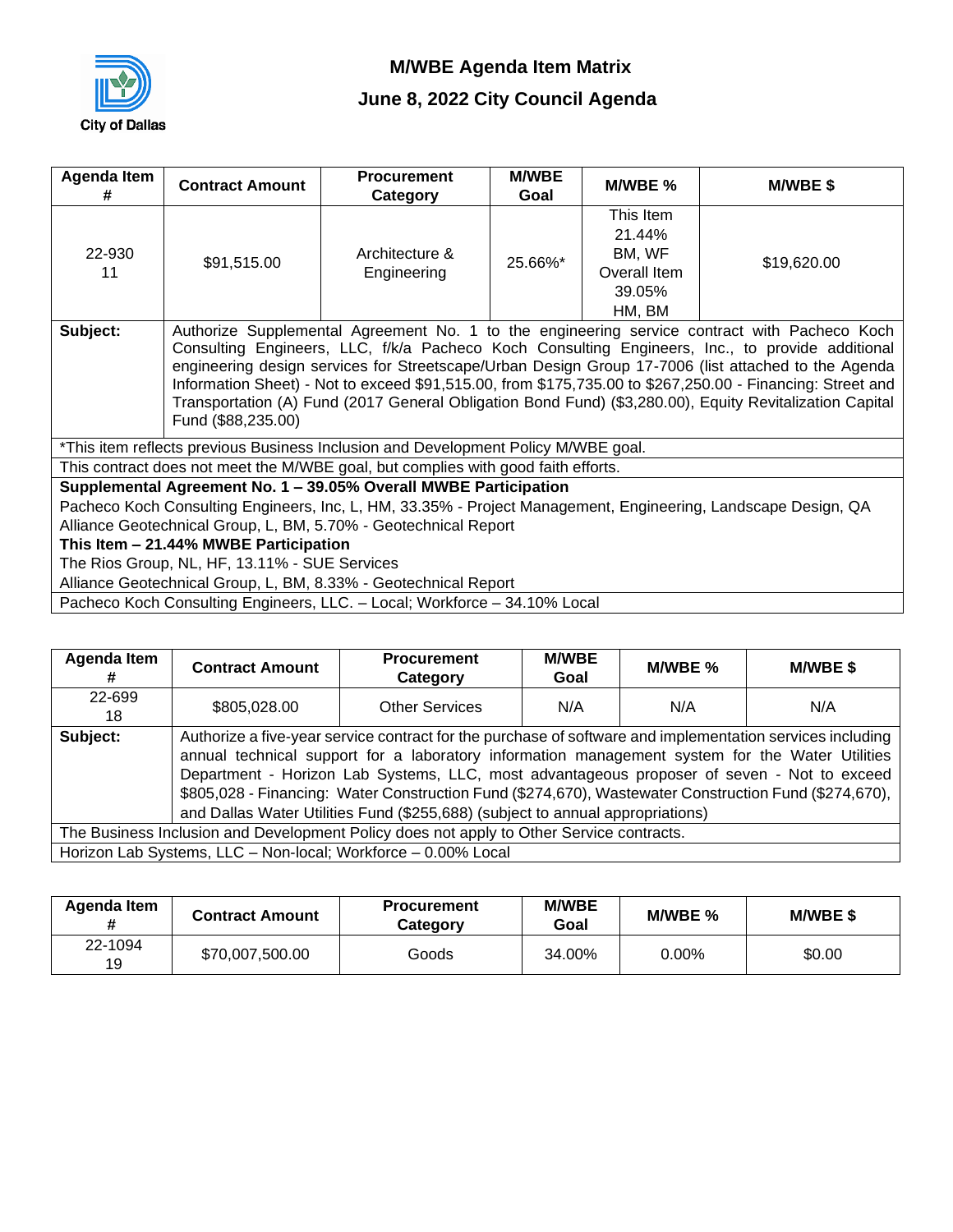

## **June 8, 2022 City Council Agenda**

| Subject: | Authorize (1) a five-year master agreement for the purchase of original equipment manufacturer parts     |
|----------|----------------------------------------------------------------------------------------------------------|
|          | for citywide use with AutoNation Chevrolet, Berry Companies, Inc. dba Bobcat of Dallas, Bridgeport Truck |
|          | Manufacturing, Inc. dba Bridgeport Manufacturing, Inc., CLS Sewer Equipment Co. Inc., CTE, LLC. dba      |
|          | Custom Truck One Source, Cummins, Inc. dba Cummins Sales and Service, Chapperral Dodge, Inc.             |
|          | dba Dallas Dodge Chrysler Jeep & Dallas PDC, Dana Safety Supply, Inc., Dickson Equipment Co., Inc.,      |
|          | Four Brothers Ford Tractor dba Four Brothers Outdoor Power, Ed Morse Automotive, LLC dba Freedom         |
|          | Chevrolet Buick GMC by Ed Morse, Ed Morse Automotive, LLC dba Freedom Chrysler Dodge Jeep Ram            |
|          | by Ed Morse, Holt Texas, LTD., IEH Auto Parts, LLC dba Auto Plus Auto Parts, Industrial Power, LLC.,     |
|          | Kinloch Equipment & Supply, Inc., Kirby-Smith Machinery, Inc., Landmark Equipment, Inc., Longhorn        |
|          | Harley Davidson dba LHD Partners L.P., Metro Fire Apparatus Specialists, Inc., Texas Kenworth Co.        |
|          | dba MHC Kenworth Dallas, Ogburn's Truck Parts, Parts Authority, LLC, The Around the Clock                |
|          | Freightliner Group, LLC dba Premier Truck Group, RDO Equipment Company, Richardson Saw &                 |
|          | Lawnmower, Rush Truck Centers of Texas, LP dba Rush Truck Center, Dallas Light & Medium Duty,            |
|          | Sam Pack's Five Star Ford, Southwest International Trucks, Inc., Stewart & Stevenson Power Products,     |
|          | LLC, Texas Packer and Loader Sales, Inc. dba Texas Pack + Load, Texas Underground, Inc. dba              |
|          | Underground, Inc., Texan Waste Equipment dba Heil of Texas, Wastebuilt Environmental Solutions, LLC,     |
|          | XL Parts, LLC, in the estimated amount of \$64,644,100.00, lowest responsible bidders of thirty-six; and |
|          | (2) a five-year cooperative purchasing agreement for the purchase of original equipment manufacturer     |
|          | parts for citywide use with Crafco, Ditch Witch, Honda, Hitachi, Hyundai, Hypac, Huzqvarna, Kubota       |
|          | Tractor, Mitsubishi Forklift, Mack Truck, McNeilus, Cement Tech, Multiquip, Pierce, Romco Equipment,     |
|          | Roscoe, Samsung, Volvo Truck, Wheeled Coach, Altec, Onan Generators, Hunter Equipment, and               |
|          | Ingersol Rand Compressor in the estimated amount of \$5,363,400.00 through the Local Government          |
|          | Purchasing Cooperative (BuyBoard) agreement and Sourcewell - Total estimated amount of                   |
|          | \$70,007,500.00 - Financing: General Fund (\$18,095,600.00), Equipment and Fleet Management Fund         |
|          | (\$37,956,200.00), Sanitation Operation Fund (\$10,693,700.00), Dallas Water Utilities Fund              |
|          | (\$2,593,000.20), Confiscated Monies-State Fund (\$313,000.00), Aviation Fund (\$191,600.00),            |
|          | Stormwater Drainage Management Fund (\$114,399.80), and Convention and Event Services Fund               |
|          | (\$50,000.00)                                                                                            |

This contract does not meet the M/WBE goal, but complies with good faith efforts.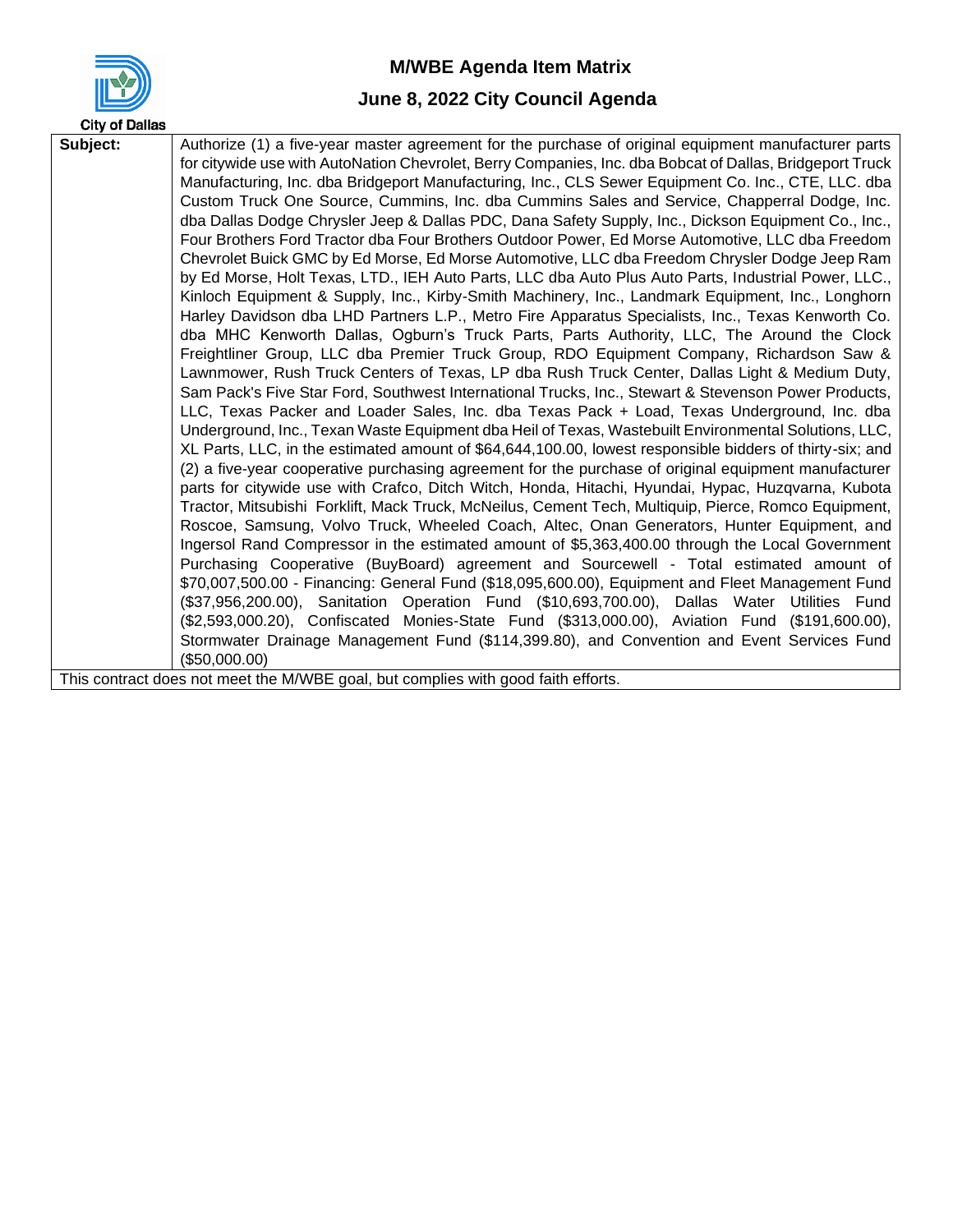

### **June 8, 2022 City Council Agenda**

AutoNation Chevrolet – Non-local; Workforce 0.00% Local Berry Companies, Inc. dba Bobcat of North Texas– Non-local; Workforce 4.40% Local Bridgeport Truck Manufacturing, Inc. – Non-local; Workforce 0.00% Local CLS Sewer Equipment Co. Inc. – Non-local; Workforce 11.11% Local Cummins Inc., dba Cummins Sales and Service– Local; Workforce 0.00% Local CTE, LLC. dba Custom Truck One Source– Non-local; Workforce 6.58% Local Dana Safety Supply– Non-local; Workforce 0.00% Local Dickson Equipment Co., Inc. – Local; Workforce 28.57% Local Four Brothers Ford Tractor dba Four Brothers Outdoor Power– Non-local; Workforce 6.67% Local Freedom Chevrolet by Ed Morse– Local; Workforce 88.89% Local Freedom Dodge by Ed Morse– Local; Workforce 92.22% Local Holt Texas, LTD. – Non-local; Workforce 1.38% Local IEH Auto Parts, LLC. – Local; Workforce 47.62% Local Industrial Power, LLC. – Non-local; Workforce 1.83% Local Kinloch Equipment & Supply, Inc. – Non-local; Workforce 21.95% Local Kirby-Smith Machinery, Inc. – Local; Workforce 12.20% Local Landmark Equipment– Local; Workforce 9.38% Local LHD Partners, LP dba Longhorn Harley-Davidson– Local; Workforce 37.78% Local Metro Fire Apparatus Specialists, Inc. – Non-local; Workforce 1.92% Local Texas Kenworth dba MHC Kenworth Trucks– Local; Workforce 25.99% Local Ogburns Truck Parts– Local; Workforce 0.00% Local Parts Authority, LLC– Local; Workforce 37.50% Local RDO Equipment Company– Local; Workforce 42.11% Local Richardson Saw & Lawnmower– Local; Workforce 100.00% Local Rush Truck Centers of Texas, LP dba Rush Truck Center, Dallas Medium Duty - Double check – Local; Workforce 11.43% Local Sam Pack's Five Star Ford – Local; Workforce 0.00% Local Southwest International Trucks– Local; Workforce 0.00% Local Stewart & Stevenson– Local; Workforce 11.84% Local Texan Waste Equipment dba Heil of Texas– Local; Workforce 36.00% Local Texas Packer and Loader Sales Inc. dba Texas Pack + Load– Non-local; Workforce 15.38% Local Texas Underground, Inc. – Non-local; Workforce 1.37% Local Wastebuilt Environmental Solutions, LLC– Non-local; Workforce 0.00% Local XL Parts– Local; Workforce 100.00% Local

| Agenda Item   | <b>Contract Amount</b>                                                                                                                                                                                                                                                                                                                                                  | <b>Procurement</b><br>Category                                          | <b>M/WBE</b><br>Goal | M/WBE % | <b>M/WBE \$</b> |  |  |  |
|---------------|-------------------------------------------------------------------------------------------------------------------------------------------------------------------------------------------------------------------------------------------------------------------------------------------------------------------------------------------------------------------------|-------------------------------------------------------------------------|----------------------|---------|-----------------|--|--|--|
| 22-1163<br>20 | \$637,860.00                                                                                                                                                                                                                                                                                                                                                            | <b>Other Services</b>                                                   | N/A                  | N/A     | N/A             |  |  |  |
| Subject:      | Authorize Supplemental Agreement No. 1 to exercise the first of two one-year renewal options, with<br>FormMaker Software, Inc. dba Kubra for printing, insertion, mailing, and document composition services<br>of invoices for the Water Utilities Department - Not to exceed \$637,860 - Financing: Dallas Water Utilities<br>Fund (subject to annual appropriations) |                                                                         |                      |         |                 |  |  |  |
|               | The Business Inclusion and Development Policy does not apply to Other Service contracts.                                                                                                                                                                                                                                                                                |                                                                         |                      |         |                 |  |  |  |
|               |                                                                                                                                                                                                                                                                                                                                                                         | FormMaker Software, Inc. dba Kubra - Non-local; Workforce - 0.00% Local |                      |         |                 |  |  |  |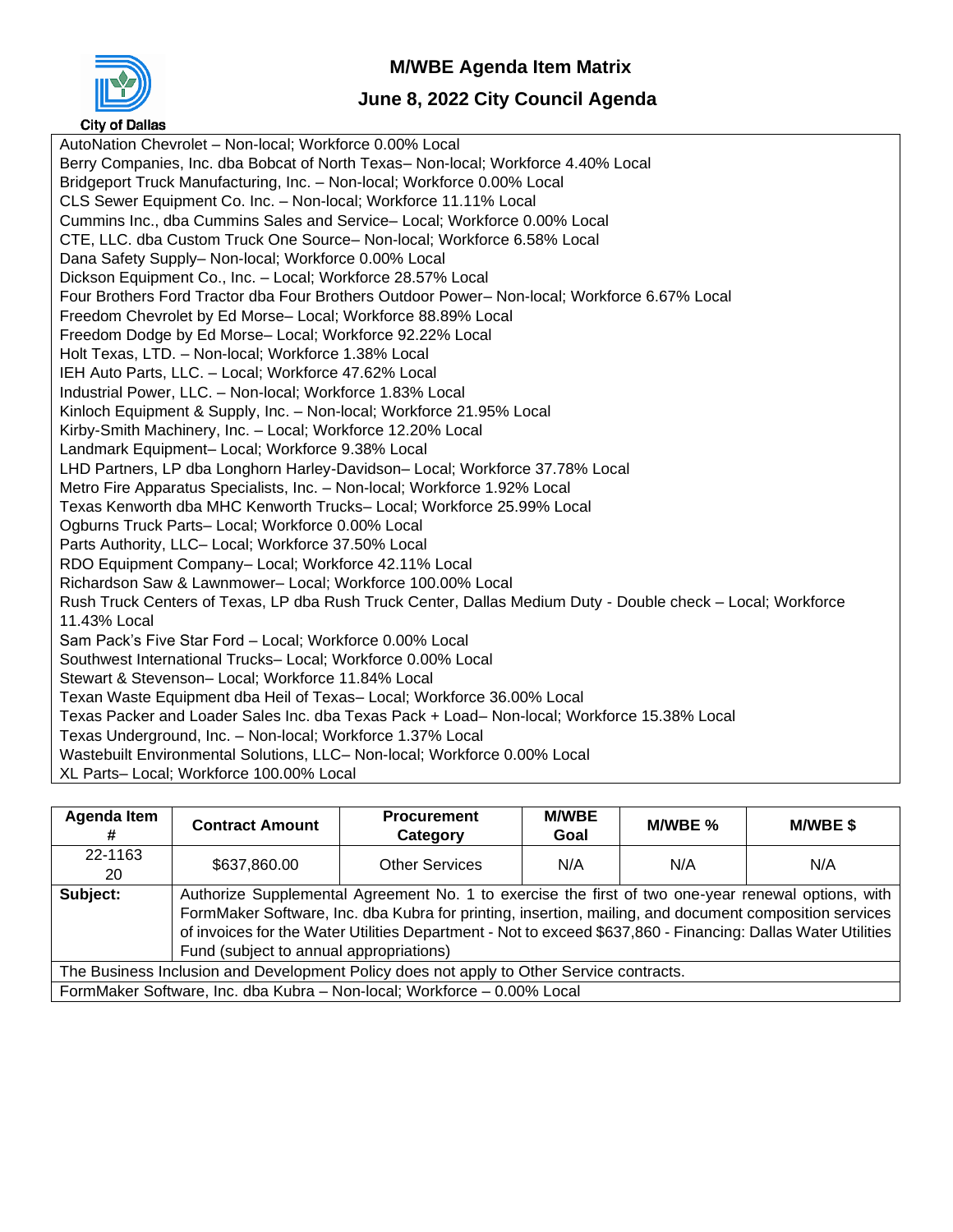

| <b>Agenda Item</b><br># | <b>Contract Amount</b>                                                                                     | <b>Procurement</b><br>Category                                                                         | <b>M/WBE</b><br>Goal | M/WBE % | M/WBE\$                                                                                                                                                                                                          |  |  |  |  |
|-------------------------|------------------------------------------------------------------------------------------------------------|--------------------------------------------------------------------------------------------------------|----------------------|---------|------------------------------------------------------------------------------------------------------------------------------------------------------------------------------------------------------------------|--|--|--|--|
| 22-1157<br>21           | \$107,428,039.20                                                                                           | <b>Other Services</b>                                                                                  | N/A                  | N/A     | N/A                                                                                                                                                                                                              |  |  |  |  |
| Subject:                |                                                                                                            | Authorize (1) a seven-year service price agreement for original equipment manufacturer and aftermarket |                      |         |                                                                                                                                                                                                                  |  |  |  |  |
|                         | parts and labor services for citywide use - Tom Loftus, Inc. dba Austin Turf and Tractor, Berry Companies, |                                                                                                        |                      |         |                                                                                                                                                                                                                  |  |  |  |  |
|                         |                                                                                                            |                                                                                                        |                      |         | Inc. dba Bobcat of Dallas, Bridgeport Truck Manufacturing, Inc. dba Bridgeport Manufacturing, Inc., Clay                                                                                                         |  |  |  |  |
|                         |                                                                                                            |                                                                                                        |                      |         | Cooley Real Estate Holdings 1 LLC dba Clay Cooley CDJR, CLS Sewer Equipment Co. Inc., Cummins,                                                                                                                   |  |  |  |  |
|                         |                                                                                                            |                                                                                                        |                      |         | Inc. dba Cummins Sales and Service, CTE, LLC dba Custom Truck One Source, Daco Fire Equipment,                                                                                                                   |  |  |  |  |
|                         |                                                                                                            |                                                                                                        |                      |         | Chapperral Dodge, Inc. dba Dallas Dodge Chrysler Jeep, Dallas Trailer Repair Co. dba Dallas Trailer                                                                                                              |  |  |  |  |
|                         |                                                                                                            |                                                                                                        |                      |         | Repair Co., Dana Safety Supply, Inc., Defender Supply, dba Defender Supply, Dickson Equipment Co.,                                                                                                               |  |  |  |  |
|                         |                                                                                                            |                                                                                                        |                      |         | Inc., FLR Solutions, FLCDJR Investments LP, dba Forest Lane Chrysler Dodge Jeep Ram, Four Brothers                                                                                                               |  |  |  |  |
|                         |                                                                                                            |                                                                                                        |                      |         | Ford Tractor, Inc. dba Four Brothers Outdoor Power, Ed Morse Automotive, LLC dba Freedom Chevrolet                                                                                                               |  |  |  |  |
|                         |                                                                                                            |                                                                                                        |                      |         | Buick GMC by Ed Morse, Ed Morse Automotive, LLC dba Freedom Chrysler Dodge Jeep Ram by Ed<br>Morse, H.D. Industries, Inc., HaasTech dba Advanced Starter Service, Holt Texas, LTD., Industrial                   |  |  |  |  |
|                         |                                                                                                            |                                                                                                        |                      |         | Disposal Supply, Industrial Power, LLC, Kinloch Equipment & Supply, Inc., Kirby-Smith Machinery, Inc.,                                                                                                           |  |  |  |  |
|                         |                                                                                                            |                                                                                                        |                      |         | Landmark Equipment, Inc., Longhorn Harley Davidson dba LHD Partners L.P., Sonic-Lute Riley Honda,                                                                                                                |  |  |  |  |
|                         |                                                                                                            |                                                                                                        |                      |         | Metro Fire Apparatus Specialists, Inc., Metro Golf Cars, Texas Kenworth Co. dba MHC Kenworth Dallas,                                                                                                             |  |  |  |  |
|                         |                                                                                                            |                                                                                                        |                      |         | Texarkana Tractor Company dba Nor-Tex Tractor, Park Cities Limited Partnership dba Planet Ford Dallas                                                                                                            |  |  |  |  |
|                         |                                                                                                            |                                                                                                        |                      |         | Love Field, The Around the Clock Freightliner Group, LLC dba Premier Truck Group, R.B. Everett & Co.,                                                                                                            |  |  |  |  |
|                         |                                                                                                            |                                                                                                        |                      |         | RDO Equipment Company, Reeder Distributors, Inc., Rush Truck Centers of Texas, LP dba Rush Truck                                                                                                                 |  |  |  |  |
|                         |                                                                                                            |                                                                                                        |                      |         | Center, Dallas Light & Medium Duty, Sam Pack's Five Star Ford, Siddons Martin Emergency Group, LLC,                                                                                                              |  |  |  |  |
|                         |                                                                                                            |                                                                                                        |                      |         | Southstar JCB, Southwest International Trucks, Inc., SSKN, LLC dba T&K Automotive Specialists, Stewart                                                                                                           |  |  |  |  |
|                         |                                                                                                            |                                                                                                        |                      |         | & Stevenson Power Products, LLC, Texan Waste Equipment dba Heil of Texas, Texas Packer and Loader                                                                                                                |  |  |  |  |
|                         |                                                                                                            |                                                                                                        |                      |         | Sales Inc. dba Texas Pack + Load, Texas Underground, Inc. dba Underground, Inc., Trash Truck Repair                                                                                                              |  |  |  |  |
|                         |                                                                                                            |                                                                                                        |                      |         | Services, and Wastebuilt Environmental Solutions, LLC, most advantageous proposers of fifty-three; and<br>(2) the ratification of \$3,500,000.05 to pay outstanding invoices due to various vendors for original |  |  |  |  |
|                         |                                                                                                            |                                                                                                        |                      |         | manufacturer parts and labor services performed to maintain continuity of City operations after the                                                                                                              |  |  |  |  |
|                         |                                                                                                            |                                                                                                        |                      |         | expiration of existing contracts tied to master agreement BN1702 and POM-2018-00004985 - Total                                                                                                                   |  |  |  |  |
|                         |                                                                                                            |                                                                                                        |                      |         | estimated amount of \$107,928,039.25 - Financing: General Fund (\$6,473,955.14), Equipment and Fleet                                                                                                             |  |  |  |  |
|                         |                                                                                                            |                                                                                                        |                      |         | Management Fund (\$60,158,156.59), Sanitation Operation Fund (\$28,116,981.00), Dallas Water Utilities                                                                                                           |  |  |  |  |
|                         |                                                                                                            |                                                                                                        |                      |         | Fund (\$12,626,263.92), Aviation Fund (\$533,293.60), and Stormwater Drainage Management Fund                                                                                                                    |  |  |  |  |
|                         | (\$19,389.00)                                                                                              |                                                                                                        |                      |         |                                                                                                                                                                                                                  |  |  |  |  |
|                         |                                                                                                            | The Business Inclusion and Development Policy does not apply to Other Service contracts.               |                      |         |                                                                                                                                                                                                                  |  |  |  |  |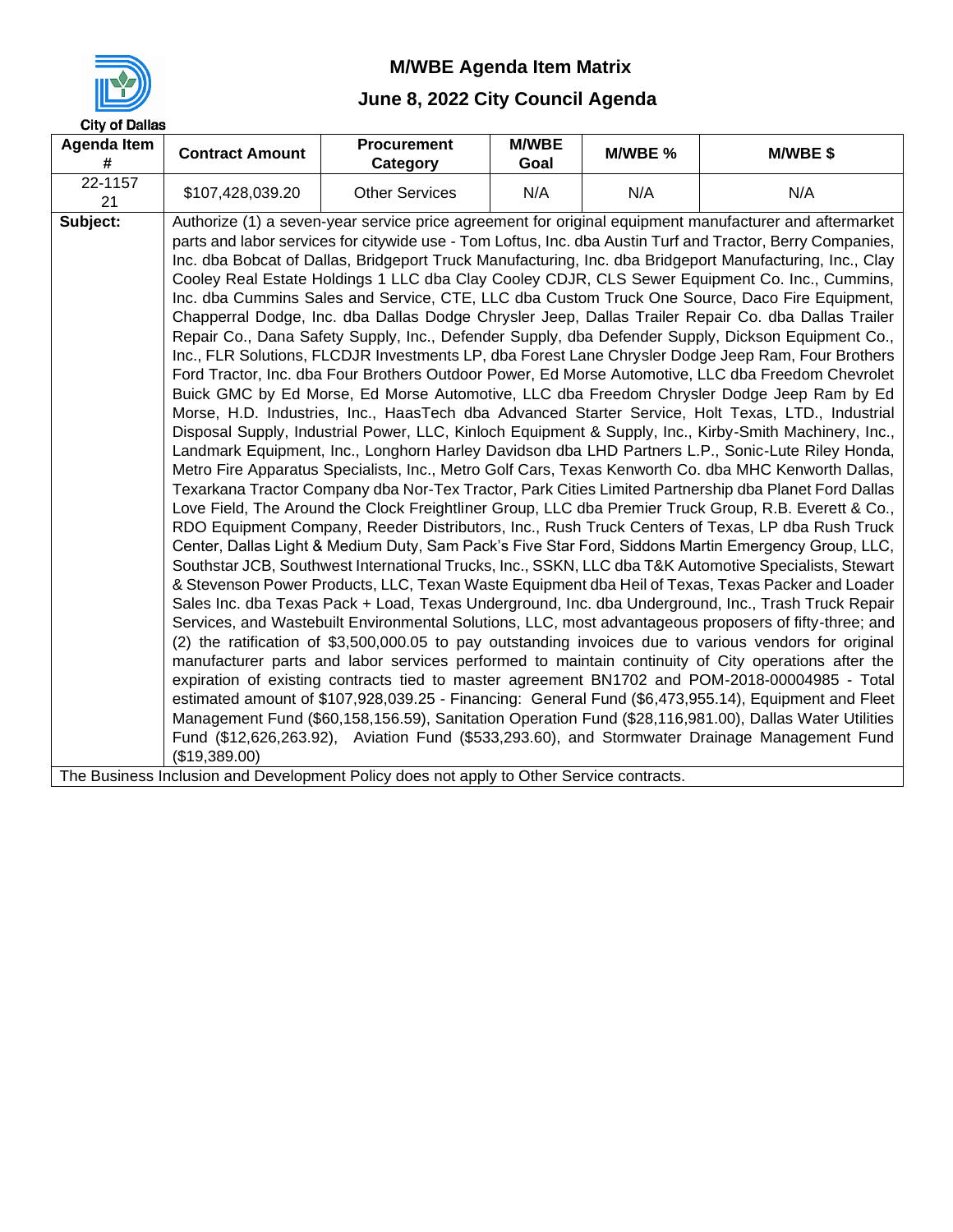

### **June 8, 2022 City Council Agenda**

Tom Loftus, Inc. dba Austin Turf & Tractor – Local; Workforce – 0.00% Local Berry Companies, Inc. dba Bobcat of North Texas – Local; Workforce – 0.00% Local Bridgeport Truck Manufacturing, Inc. – Non-local; Workforce – 0.00% Local Clay Cooley Real Estate Holdings 1 LLC, dba Clay Cooley CDJR – Local; Workforce – 30.34% Local CLS Sewer Equipment Co. Inc. – Local; Workforce – 100.00% Local Cummins Inc., dba Cummins Sales and Service – Local; Workforce – 0.00% Local CTE, LLC. dba Custom Truck One Source – Non-local; Workforce – 15.00% Local Daco Fire Equipment – Non-local; Workforce – 0.00% Local Dallas Dodge Chrysler Jeep & Dallas PDC – Local; Workforce – 22.02% Local Dallas Trailer Repair Co., Inc. – Local; Workforce – 0.00% Local Dana Safety Supply – Non-local; Workforce – 0.00% Local Defender Supply, LLC. – Non-local; Workforce – 0.00% Local Dickson Equipment Co., Inc. – Local; Workforce – 27.27% Local FLR Solutions, LLC. – Non-local; Workforce – 10.00% Local FLCDJR Investments LP, dba Forest Lane Chrysler Dodge Jeep Ram – Local; Workforce – 0.00% Local Four Brothers Ford Tractor dba Four Brothers Outdoor Power – Non-local; Workforce – 8.70% Local Freedom Chevrolet by Ed Morse – Local; Workforce – 83.92% Local Freedom Dodge by Ed Morse – Local; Workforce – 86.21% Local H.D. Industries, Inc. – Non-local; Workforce – 0.00 Local Haastech, Inc. – Local; Workforce –33.33% Local Holt Texas, LTD. – Non-local; Workforce – 1.73% Local Industrial Disposal Supply, LTD. – Non-local; Workforce – 18.52% Local Industrial Power, LLC. – Non-local; Workforce – 1.00% Local Kinloch Equipment & Supply, Inc. – Non-local; Workforce – 0.00% Local Kirby-Smith Machinery, Inc. – Local; Workforce – 12.20% Local Landmark Equipment – Local; Workforce – 9.10% Local LHD Partners, LP dba Longhorn Harley-Davidson – Local; Workforce – 38.00% Local Sonic-Lute Riley Honda – Local; Workforce – 0.00% Local Metro Fire Apparatus Specialists, Inc. – Non-local; Workforce – 1.96% Local Metro Golf Cars, Inc. – Non-local; Workforce – 0.00% Local Texas Kenworth dba MHC Kenworth Trucks – Local; Workforce – 26.43% Local Texarkana Tractor Company dba Nor-Tex Tractor – Non-local; Workforce – 0.00% Local Planet Ford Dallas Love Field – Local; Workforce – 0.00% Local The Around the Clock Freightliner Group, LLC., dba Premier Truck Group – Local; Workforce – 22.80% Local RB Everett & Co. – Local; Workforce – 0.00% Local RDO Equipment Company – Local; Workforce – 76.00% Local Reeder Distributors, Inc. – Local; Workforce – 0.00% Local Rush Truck Centers of Texas, LP dba Rush Truck Center, Dallas Medium Duty – Local; Workforce – 18.18% Local Sam Pack's Five Star Ford – Local; Workforce – 0.00% Local Siddons Martin Emergency Group, LLC – Local; Workforce – 10.00% Local JCB Dallas LLC dba Southstar JCB – Local; Workforce – 16.70% Local Southwest International Trucks – Local; Workforce – 0.00% Local SSKN LLC dba T&K Automotive Specialists – Local; Workforce – 71.43% Local Stewart & Stevenson – Local; Workforce – 0.00% Local Texan Waste Equipment dba Heil of Texas – Local; Workforce – 33.33% Local Texas Packer and Loader Sales Inc. dba Texas Pack + Load – Non-local; Workforce – 15.38% Local Texas Underground, Inc. – Non-local; Workforce – 100.00% Local Trash Truck Repair, LLC – Non-local; Workforce – 60.00% Local Wastebuilt Environmental Solutions, LLC – Local; Workforce – 0.00% Local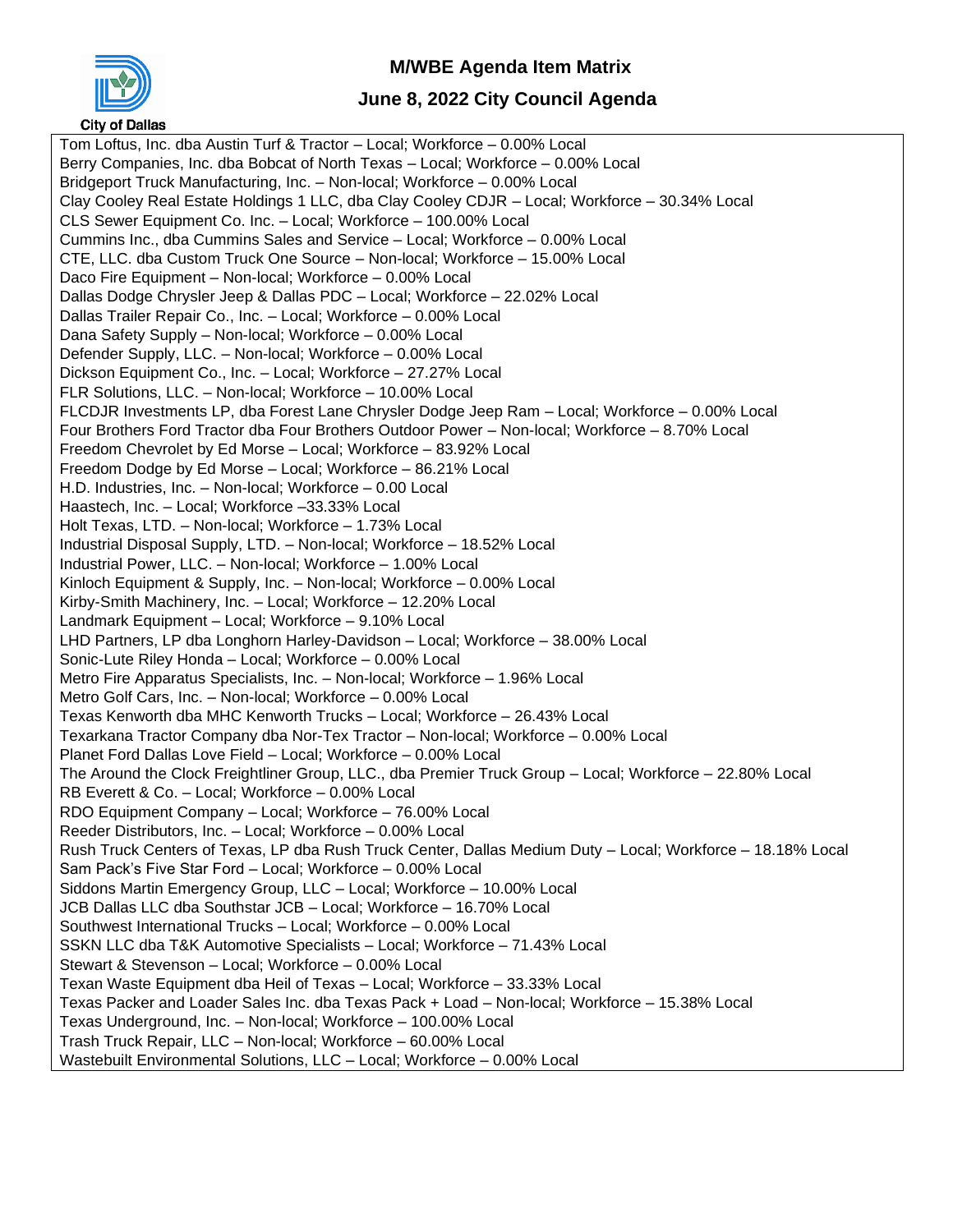

| Agenda Item   | <b>Contract Amount</b>                                                                                                                                                                                                                                                                                                                                                                                                            | <b>Procurement</b><br>Category                                                           | <b>M/WBE</b><br>Goal | M/WBE % | <b>M/WBE \$</b> |  |  |
|---------------|-----------------------------------------------------------------------------------------------------------------------------------------------------------------------------------------------------------------------------------------------------------------------------------------------------------------------------------------------------------------------------------------------------------------------------------|------------------------------------------------------------------------------------------|----------------------|---------|-----------------|--|--|
| 22-1158<br>22 | \$400,512.00                                                                                                                                                                                                                                                                                                                                                                                                                      | <b>Other Services</b>                                                                    | N/A                  | N/A     | N/A             |  |  |
| Subject:      | Authorize a service contract for the purchase and installation of a replacement stationary electric material<br>handler and the removal of an existing stationary material handler at the Southwest Transfer Station for<br>the Department of Sanitation Services - National Equipment Dealers, LLC, only bidder - Not to exceed<br>\$400,512 - Financing: Sanitation Capital Improvement Fund (subject to annual appropriations) |                                                                                          |                      |         |                 |  |  |
|               |                                                                                                                                                                                                                                                                                                                                                                                                                                   | The Business Inclusion and Development Policy does not apply to Other Service contracts. |                      |         |                 |  |  |
|               | National Equipment Dealers, LLC - Local; Workforce - 17.24% Local                                                                                                                                                                                                                                                                                                                                                                 |                                                                                          |                      |         |                 |  |  |

| Agenda Item   | <b>Contract Amount</b>        | <b>Procurement</b><br>Category                                                                                                                                                                                                                                                                                                                                                                                                                                                                                                                                                                                                                                                                                               | <b>M/WBE</b><br>Goal | M/WBE % | <b>M/WBE \$</b> |
|---------------|-------------------------------|------------------------------------------------------------------------------------------------------------------------------------------------------------------------------------------------------------------------------------------------------------------------------------------------------------------------------------------------------------------------------------------------------------------------------------------------------------------------------------------------------------------------------------------------------------------------------------------------------------------------------------------------------------------------------------------------------------------------------|----------------------|---------|-----------------|
| 22-1226<br>23 | \$452,077.00                  | Revenue                                                                                                                                                                                                                                                                                                                                                                                                                                                                                                                                                                                                                                                                                                                      | N/A                  | N/A     | N/A             |
| Subject:      | (Reimbursements) of \$452,077 | Authorize (1) an application to the Federal Communications Commission and all related documents<br>necessary to convert the City's license for WRR 101.1 FM to a non-commercial license; (2) rescinding<br>Council Resolution No. 78-0309, which provides for radio coverage of City Council meetings on WRR<br>101.1 FM, to discontinue future City Council meeting broadcasts on WRR 101.1 FM; and (3) a seven-<br>year management and facility agreement, with two eight-year renewal options, for the management and<br>operation of WRR 101.1 FM and Fair Park studio for the Office of Arts and Culture with North Texas<br>Public Broadcasting dba KERA, most advantageous proposer of two - Annual Estimated Revenue |                      |         |                 |
|               |                               | The Business Inclusion and Development Policy does not apply to Other Service contracts.                                                                                                                                                                                                                                                                                                                                                                                                                                                                                                                                                                                                                                     |                      |         |                 |
|               |                               | North Texas Public Broadcasting dba KERA - Local; Workforce - 99.07% Local                                                                                                                                                                                                                                                                                                                                                                                                                                                                                                                                                                                                                                                   |                      |         |                 |

| Agenda Item   | <b>Contract Amount</b>                                                                                   | <b>Procurement</b><br>Category                                                         | <b>M/WBE</b><br>Goal | M/WBE %      | <b>M/WBE \$</b> |  |  |  |  |  |  |  |
|---------------|----------------------------------------------------------------------------------------------------------|----------------------------------------------------------------------------------------|----------------------|--------------|-----------------|--|--|--|--|--|--|--|
| 22-1172<br>24 | \$975,809.00                                                                                             | Construction                                                                           | 33.96%<br>IM, WF     | \$331,421.00 |                 |  |  |  |  |  |  |  |
| Subject:      | Authorize a Design-Build services contract to provide pre-design and pre-construction services, an early |                                                                                        |                      |              |                 |  |  |  |  |  |  |  |
|               | construction package, and architectural and engineering services for the design and construction         |                                                                                        |                      |              |                 |  |  |  |  |  |  |  |
|               | completion of the partially completed Paul Dyer Administration Building located at 10031 East Northwest  |                                                                                        |                      |              |                 |  |  |  |  |  |  |  |
|               | Highway to Phoenix 1 Restoration and Construction Ltd. - Not to exceed \$975,809.00 - Financing: City    |                                                                                        |                      |              |                 |  |  |  |  |  |  |  |
|               |                                                                                                          | Hall, City Service and Maintenance Facilities Fund (2006 General Obligation Bond Fund) |                      |              |                 |  |  |  |  |  |  |  |
|               | This contract exceeds the M/WBE goal.                                                                    |                                                                                        |                      |              |                 |  |  |  |  |  |  |  |
|               | Integrus Electric, L, WF, 17.39% - Electric                                                              |                                                                                        |                      |              |                 |  |  |  |  |  |  |  |
|               | Texas Roof Management, L, WF, 14.00% - Roofing                                                           |                                                                                        |                      |              |                 |  |  |  |  |  |  |  |
|               | JQ Engineering, L, IM, 2.56% - Structural Engineering                                                    |                                                                                        |                      |              |                 |  |  |  |  |  |  |  |
|               |                                                                                                          | Phoenix I Restoration and Construction, Ltd. - Local; Workforce - 33.04% Local         |                      |              |                 |  |  |  |  |  |  |  |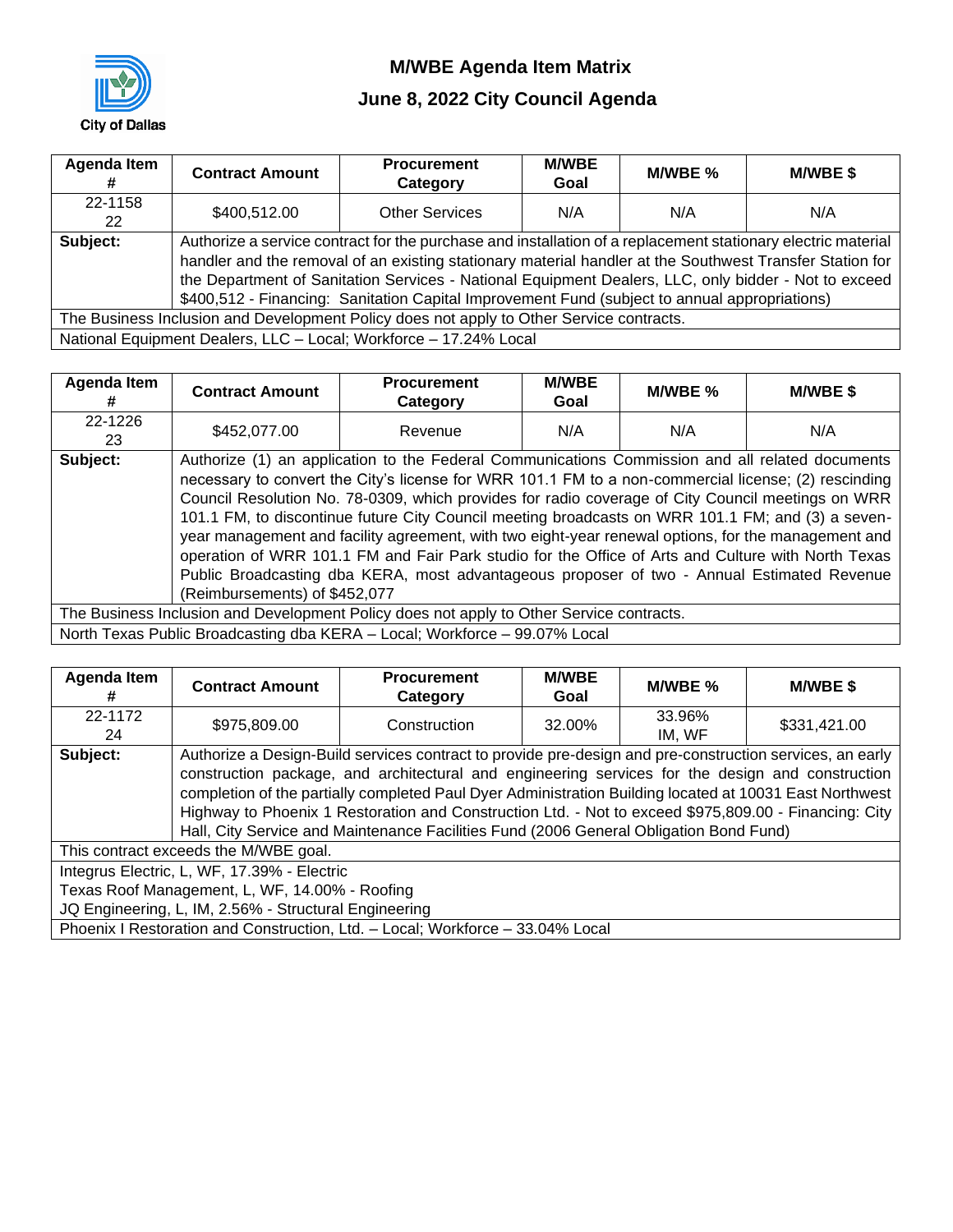

| <b>City of Dallas</b> |
|-----------------------|
|-----------------------|

| Agenda Item                                                                                     | <b>Contract Amount</b>                                                                                     | <b>Procurement</b>                                                                                             | <b>M/WBE</b> | M/WBE %                                                           | <b>M/WBE \$</b> |  |  |  |  |  |  |  |  |
|-------------------------------------------------------------------------------------------------|------------------------------------------------------------------------------------------------------------|----------------------------------------------------------------------------------------------------------------|--------------|-------------------------------------------------------------------|-----------------|--|--|--|--|--|--|--|--|
| #                                                                                               |                                                                                                            | Category                                                                                                       | Goal         |                                                                   |                 |  |  |  |  |  |  |  |  |
| 22-323<br>26                                                                                    | \$1,686,787.26                                                                                             | Construction                                                                                                   | 25.00%*      | This Item<br>25.79%<br>HM<br>Overall Item<br>24.50%<br>HM, WF, HF | \$435,000.00    |  |  |  |  |  |  |  |  |
| Subject:                                                                                        |                                                                                                            | Authorize an increase in the construction services contract with John Burns Construction Company of            |              |                                                                   |                 |  |  |  |  |  |  |  |  |
|                                                                                                 | Texas, Inc. for additional work associated with the installation of water and wastewater mains at Cardinal |                                                                                                                |              |                                                                   |                 |  |  |  |  |  |  |  |  |
|                                                                                                 | Drive - Not to exceed \$1,686,787.26, from \$19,087,756.00 to \$20,774,543.26 - Financing: Water           |                                                                                                                |              |                                                                   |                 |  |  |  |  |  |  |  |  |
| Construction Fund (\$922,657.88) and Wastewater Capital Improvement F Fund (\$764,129.38)       |                                                                                                            |                                                                                                                |              |                                                                   |                 |  |  |  |  |  |  |  |  |
| *This item reflects previous Business Inclusion and Development Policy M/WBE goal.              |                                                                                                            |                                                                                                                |              |                                                                   |                 |  |  |  |  |  |  |  |  |
| This contract exceeds the M/WBE goal.<br>Change Order No. 1 - 24.50% Overall MWBE Participation |                                                                                                            |                                                                                                                |              |                                                                   |                 |  |  |  |  |  |  |  |  |
|                                                                                                 |                                                                                                            | Gomez Brothers Construction, Inc. L, HM, 11.85% - Excavation Install & Backflow Pipe & Manhole, Demo Pavement, |              |                                                                   |                 |  |  |  |  |  |  |  |  |
| <b>Patch Pavement</b>                                                                           |                                                                                                            |                                                                                                                |              |                                                                   |                 |  |  |  |  |  |  |  |  |
|                                                                                                 | Reyes Group, L HM, 1.67% - Asphalt Paving Subcontractor                                                    |                                                                                                                |              |                                                                   |                 |  |  |  |  |  |  |  |  |
|                                                                                                 | Bussy Trucking Inc, L, WF, 2.16% - Spoil Hauloff Trucking                                                  |                                                                                                                |              |                                                                   |                 |  |  |  |  |  |  |  |  |
|                                                                                                 | Buyers Barricades, NL, WF, 0.28% - Barricades                                                              |                                                                                                                |              |                                                                   |                 |  |  |  |  |  |  |  |  |
|                                                                                                 | LB Transportation, NL, WF, 1.70% - Flex Base Sand and Stone                                                |                                                                                                                |              |                                                                   |                 |  |  |  |  |  |  |  |  |
|                                                                                                 |                                                                                                            | Magnum Manhole & Utility Inc, L, WF, 0.23% - Manhole Rehab & TV Sewer Subcontractor                            |              |                                                                   |                 |  |  |  |  |  |  |  |  |
|                                                                                                 | Partnering for Success, L, HF, 0.04% - Partnering                                                          |                                                                                                                |              |                                                                   |                 |  |  |  |  |  |  |  |  |
|                                                                                                 | RSC Construction LTD, L, HM, 2.38% - Paving                                                                |                                                                                                                |              |                                                                   |                 |  |  |  |  |  |  |  |  |
|                                                                                                 | Rocha Trucking Inc, L, HM, 2.98% - Spoil Hauloff Trucking                                                  |                                                                                                                |              |                                                                   |                 |  |  |  |  |  |  |  |  |
|                                                                                                 |                                                                                                            | Supreme Sawing and Seal, L, HM, 1.22% - sawcut in advance of paving                                            |              |                                                                   |                 |  |  |  |  |  |  |  |  |
|                                                                                                 | This Item - 25.79% MWBE Participation                                                                      |                                                                                                                |              |                                                                   |                 |  |  |  |  |  |  |  |  |
|                                                                                                 | RSC Construction LTD, L, HM, 22.23% - Paving                                                               |                                                                                                                |              |                                                                   |                 |  |  |  |  |  |  |  |  |
|                                                                                                 | Rocha Trucking Inc, L, HM, 3.56% - Spoil Hauloff Trucking                                                  |                                                                                                                |              |                                                                   |                 |  |  |  |  |  |  |  |  |
|                                                                                                 |                                                                                                            | John Burns Construction Company of Texas, Inc. - Non-local; Workforce - 64.00% Local                           |              |                                                                   |                 |  |  |  |  |  |  |  |  |

| Agenda Item  | <b>Contract Amount</b>                | <b>Procurement</b><br>Category                                                     | <b>M/WBE</b><br>Goal | M/WBE %                                                                   | <b>M/WBE \$</b>                                                                                                                                                                                                                                                                                                                                                                                                                                                                                                                               |
|--------------|---------------------------------------|------------------------------------------------------------------------------------|----------------------|---------------------------------------------------------------------------|-----------------------------------------------------------------------------------------------------------------------------------------------------------------------------------------------------------------------------------------------------------------------------------------------------------------------------------------------------------------------------------------------------------------------------------------------------------------------------------------------------------------------------------------------|
| 22-326<br>27 | \$199,809.00                          | Architecture &<br>Engineering                                                      | 25.66%*              | This Item<br>28.33%<br>HM, BM, NM<br>Overall Item<br>26.72%<br>HF, BM, NM | \$56,604.00                                                                                                                                                                                                                                                                                                                                                                                                                                                                                                                                   |
| Subject:     |                                       | Fund (\$71,590.00), and Wastewater Capital Improvement G Fund (\$25,790.00)        |                      |                                                                           | Authorize Supplemental Agreement No. 1 to the professional services contract with Garver, LLC to provide<br>additional engineering services required for developing construction plans and specifications related to<br>storm drainage and water and wastewater main improvements at six locations (list attached to the Agenda<br>Information Sheet) - Not to exceed \$199,809.00, from \$599,921.00 to \$799,730.00 - Financing: Flood<br>Control (D) Fund (2017 General Obligation Bond Funds) (\$102,429.00), Water Capital Improvement F |
|              |                                       | *This item reflects previous Business Inclusion and Development Policy M/WBE goal. |                      |                                                                           |                                                                                                                                                                                                                                                                                                                                                                                                                                                                                                                                               |
|              | This contract exceeds the M/WBE goal. |                                                                                    |                      |                                                                           |                                                                                                                                                                                                                                                                                                                                                                                                                                                                                                                                               |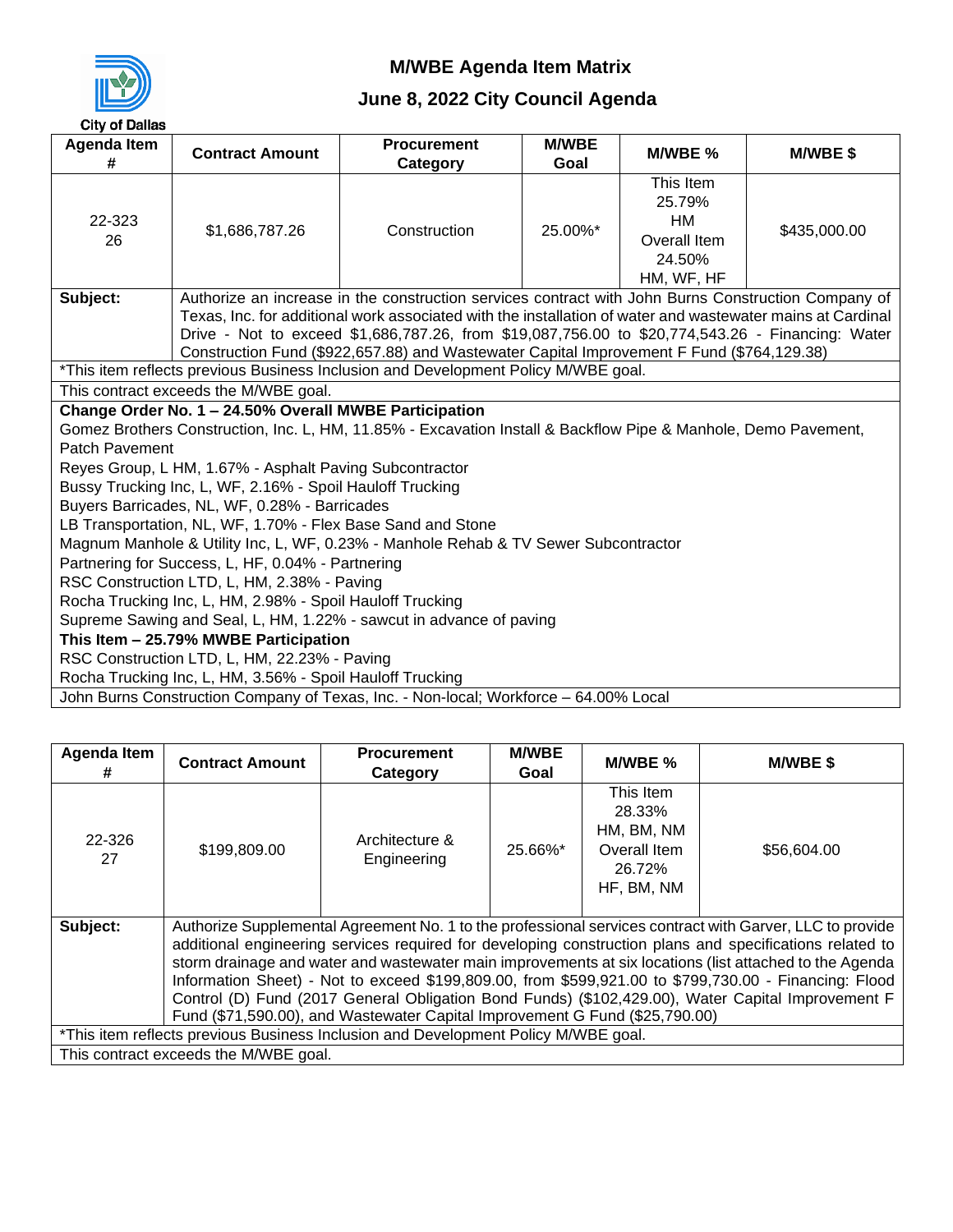

| <b>URV UI DAHAS</b>                                           |
|---------------------------------------------------------------|
| Supplemental Agreement No. 1 - 26.72% Overall Participation   |
| Urban Engineers Group, L, HF, 9.69% - Engineering Consulting  |
| Iconic Consulting Group, L, BM, 5.87% - Engineering Services  |
| PJB Surveying, NL, NM, 9.54% - Survey & Easements             |
| The Rios Group, L, HF, 1.63% - SUE Services                   |
| This Item - 28.33% MWBE Participation                         |
| Urban Engineers Group, L, HF, 16.18% - Engineering Consulting |
| Iconic Consulting Group, L, BM, 2.73% - Engineering Services  |
| PJB Surveying, NL, NM, 9.41% - Survey & Easements             |
| Garver, LLC - Local; Workforce - 9.30% Local                  |
|                                                               |